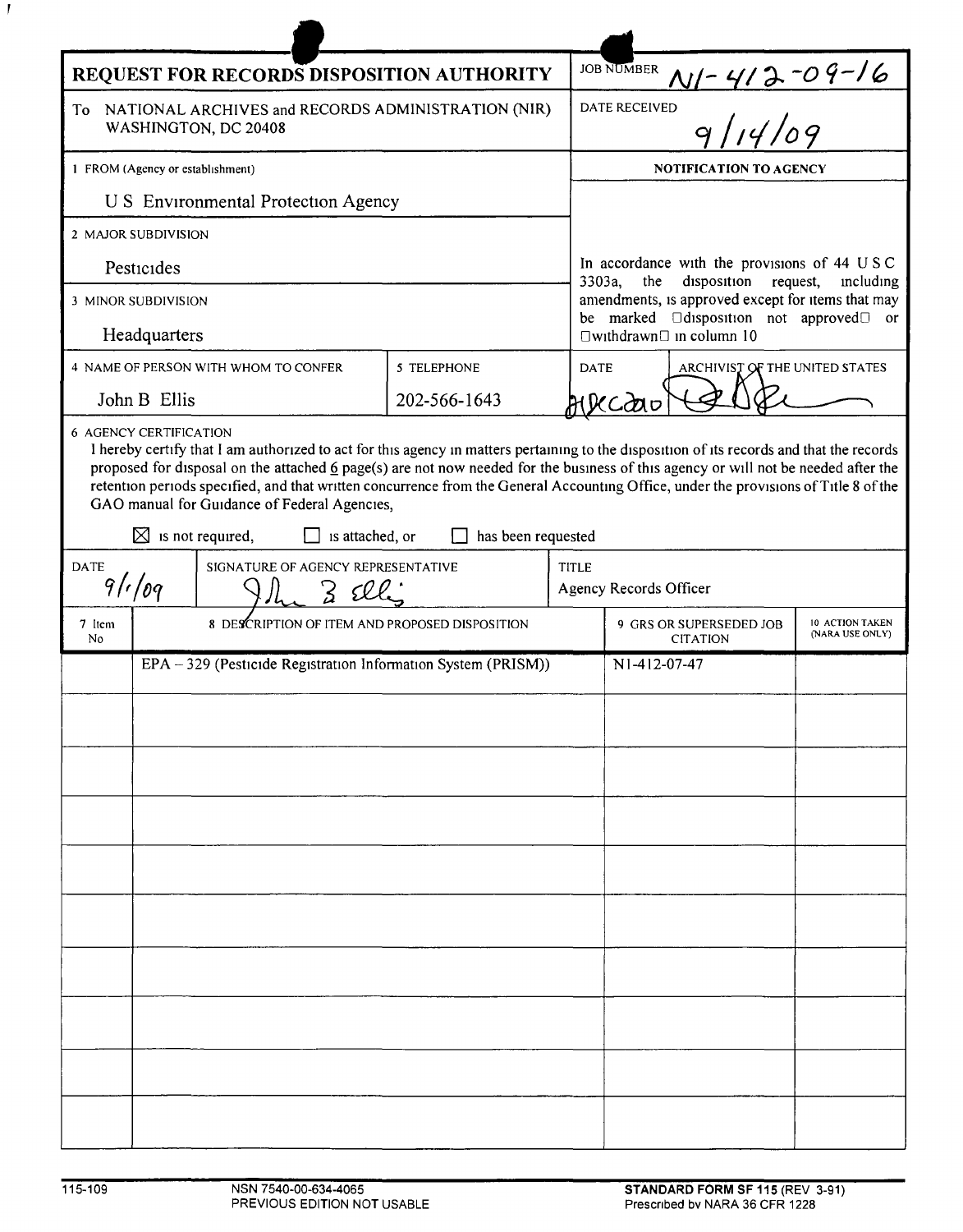This schedule is in draft. It may be used to retire records, but may not be used to destroy records. If you have any questions, please contact the Records Help Desk.

# **EPA Records Schedule 329**

Status: Draft,  $11/30/2010$ 

Title: Pestrcide Registration Information System (PRISM)

Program: Pesticides

Applicability: Headquarters

Function: 108-025-06-01 - Ensure Safe Use of Pesticides

#### NARA Disposal Authority:

This schedule authorizes the disposition of the record copy in any media (media neutral), excluding any records already in electronic form Records designated for permanent retention must be transferred to the National Archives m accordance with NARA standards at the time of transfer

•  $N1-412-09-16$ 

#### Description:

The Office of Pesticide Programs (OPP) has migrated all of its major data systems including regulatory and scientific data, workflow tracking and electronic document management into one integrated system, the Pesticide Registration Information System (PRISM) PRISM provides a centralized source of information on all registered pesticide products, including chemical composition, toxicity, name and address of registrant, brand names, registration actions, and related data It consohdates information stored on the mainframe, the OPP LAN, on stand-alone computers and in paper copy The purpose of this system is to decrease the data entry burden, increase analytical capabilities, better track decisionmaking processes, prevent loss of and improve access to critical decision documents, and make OPP information readily available to those both within and outside of the Program

PRISM is the successor to the Office of Pesticide Programs Information System Network (OPPIN) Data has been migrated from the followmg databases Chemical Vocabulary (CV), Company Name and Address (CNAD), Pesticide Document Management System (PDMS), Pesticide Product Information System (PPIS), Chemical Review Management System (CRMS), FIFRA CBI Access (FAS), Jackets, Product Data Call-In (PDCI), Phones, Pesticide Regulatory Action Tracking (PRAT), Reference System (REFS), Tolerance Indexes (TIS and TOTS) Sources of the Input are paper copy and electronic data EPA's Central Data Exchange (CDX), scheduled as EPA 097, is the gateway for electronic submissions

The system is designed mainly for use by OPP staff, however, read-only access to the non-confidential business information (CBI) portion of the data is available to the entire Agency Non-CBI information is available to the pubhc

#### Disposition Instructions: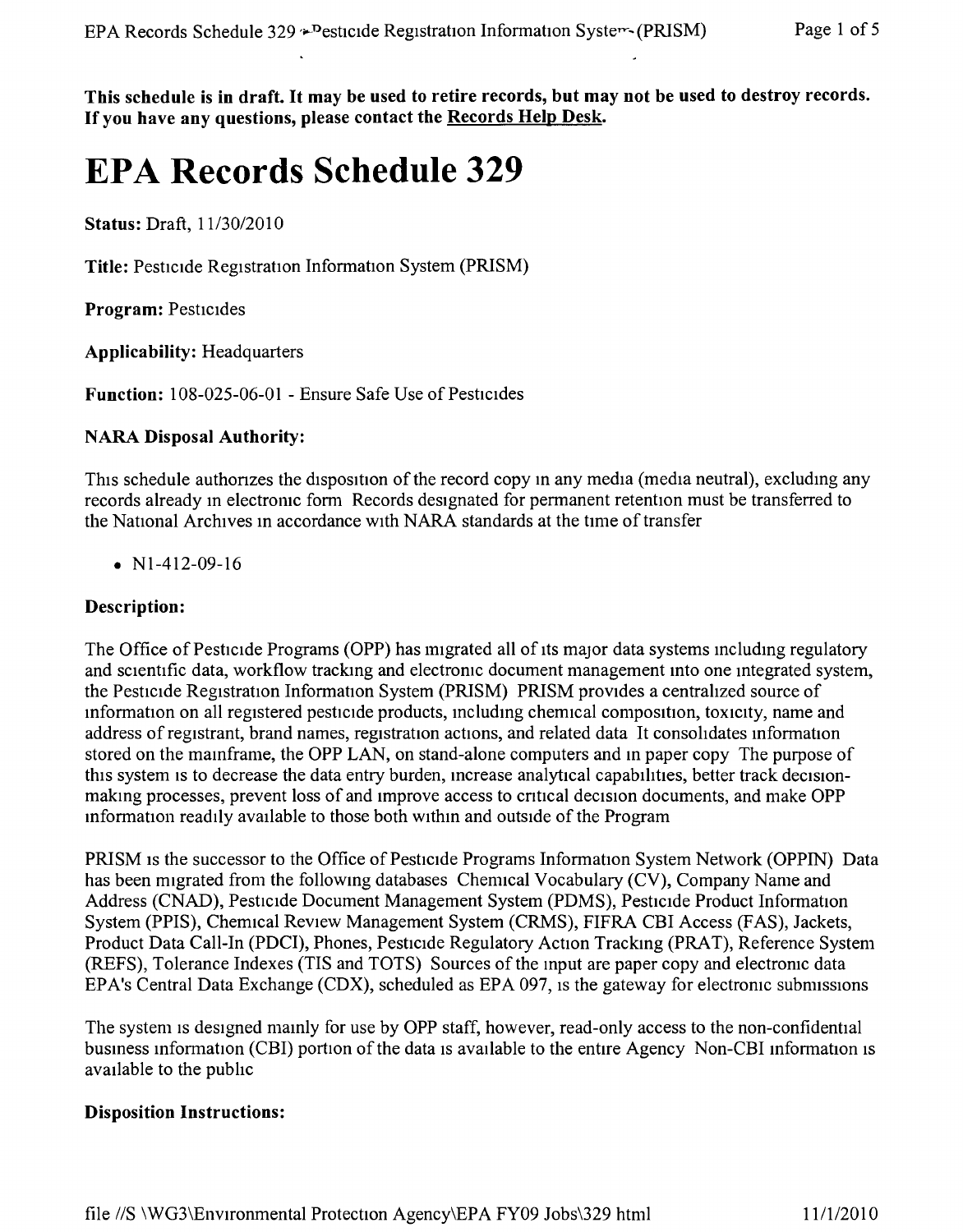EPA Records Schedule 329 - Pesticide Registration Information System (PRISM) Page 2 of 5

Hem a: Electronic software program

 $N_{\text{max}}$ 

 $672520/25$ 

The Office of Preventron, Pesticides and Toxic Substances, Office of Pesticide Programs, Information Technology and Resources Management Division, Information Services Branch at Headquarters is responsible for the disposition of this item

- **• Disposable**
- Destroy when no longer needed to ensure access to, and use of, the electronic recor the authonzed retention penod

## **Item b:** Input

- **• Disposable**
- Follow instructions for EPA 171

**Item** c: Registration and registration review data and documents

Includes end use product data, labelmg and PRIA data

- **• Permanent**
- Close inactive records at completion of action
- Transfer data to the National Archives annually after file closure and completion of any ongoing audits mvolving review of data and documents, WIth any related documentation and external finding aids, as specified In 36 CFR 1235 44-1235 50 or standards applicable at the time

**Item d:** (Reserved)

**Item** e: (Reserved)

**Hem f:** Reference and information tracking databases

- **• Disposable**
- Follow instructions for applicable schedule (EPA 088, EPA 089)

# **Item g:** Output and reports

- **• Varies**
- File with related records and follow instructions for the related records

## Hem.h: System documentation

The Office of Prevention, Pesticides and Toxis Substances, Office of Pesticide Programs, Information Technology and Resources Management Division, Information Services Branch at Headquarters is responsible for the disposition of this item

 $N1 - 412 - 94 - 2/15 - GRS$  23/8

Filing Instruction

 $6RS$  20/11a(2)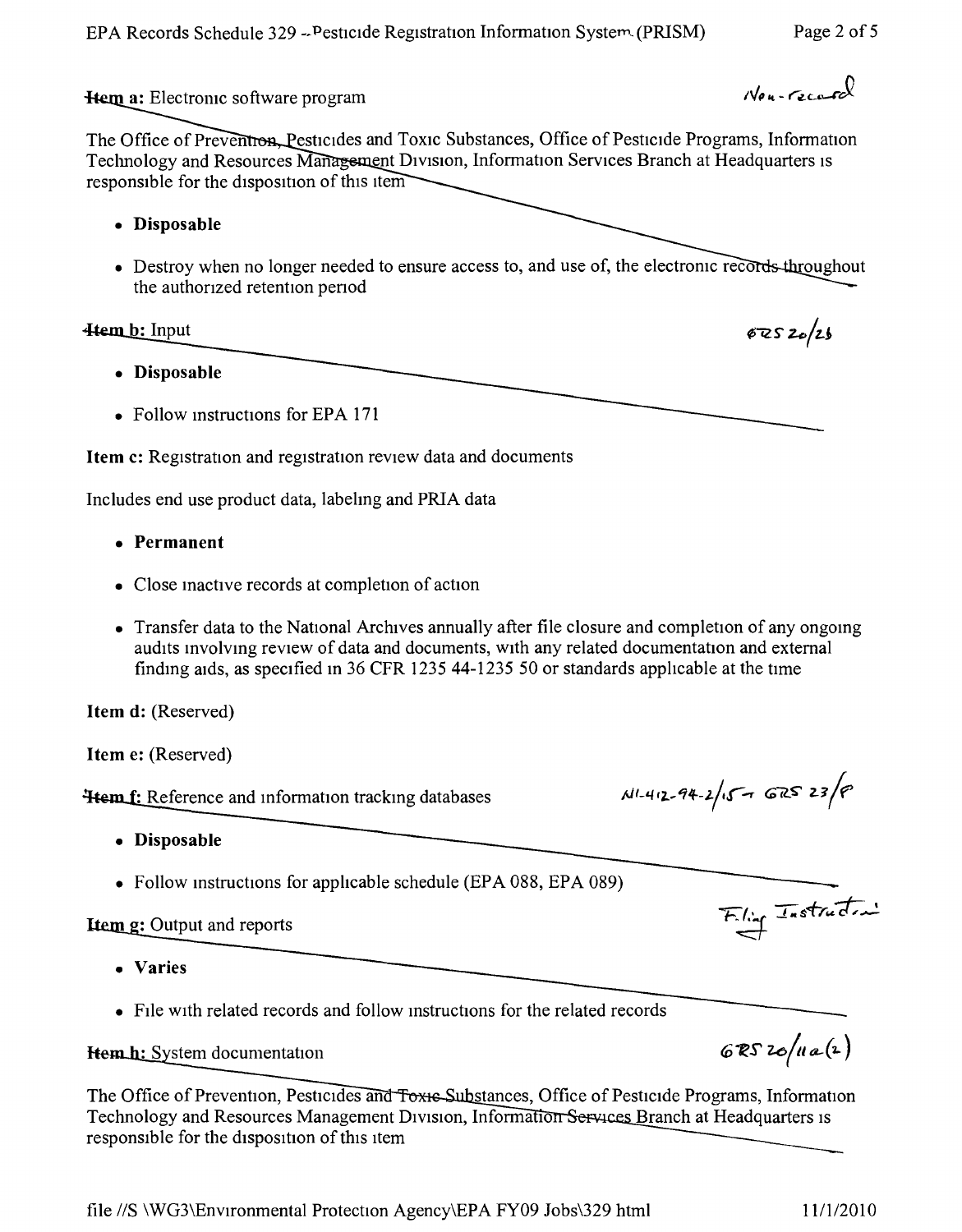## **a**-Permanent

• Transfer to the National Archives those records necessary to document how the system captures, manipulates and outputs data, as specified in 36 CFR 1235  $\overline{44-1235}$  50 or standards applicable at the time The documentation is transferred with the electronic data, item c

# **Guidance:**

The pesticide program divisions in the Office of Pesticide Programs which maintain the records are responsible for the disposition of items b, c, f and h

Records containing sensitive information (e g, CBI) must be shredded or otherwise definitively destroyed to protect confidentiality

Registration review is replacing the pesticide reregistration program, including tolerance reassessment, as these programs approach completion

The Section Seven Tracking System (SSTS) (EPA 264) IS considered part of the PRISM system, however the Office of Enforcement and Compliance Assurance is solely responsible for maintaining the SSTS data

Specific legal citations include, but are not limited to

- Federal Insecticide, Fungicide and Rodenticide Act and Amendments (FIFRA)
- 1996 Food Quality Protection Act (FQPA)
- Pesticide Registration Improvement Act of 2003 (PRIA)

#### **Reasons for Disposition:**

PRISM is an integrated relational data system and document repository which allows data analysis required by statute This system incorporates data and documentation from several previously approved schedules, mcludmg the following systems hsted below EPA 335 and 349 were previously approved as permanent

Item c Incorporates data and documentanon from the following previously approved schedules

- EPA 315 Pesticide Registration Documents, N1-412-07-39
- • EPA 327 Company Name and Address (CNAD), *NI-412-95-2/8*
- EPA 335 Pesticide Document Management System (PDMS), N1-412-98-3
- • EPA 349 Pesticide Product Information System (PPIS), *NCI-412-85-24/39*
- EPA 352 Pesticide Incident Documents and Incident System, N1-412-05-7
- • EPA 363 Pesticide Product Label System (PPLS), NI-412-07-47
- • EPA 366 Label Use Information System (LUIS), *NI-412-95-2/13*

It replaces several nunor systems listed on two of EPA's "big bucket" system schedules for temporary records The Chemical Review Management System (CRMS), Jackets, Pesticide Regulatory Action Tracking (PRAT), and Reference System are listed on EPA 089 Tolerance Indexes are listed on EPA 088

The following change was made in the  $10/31/2008$  version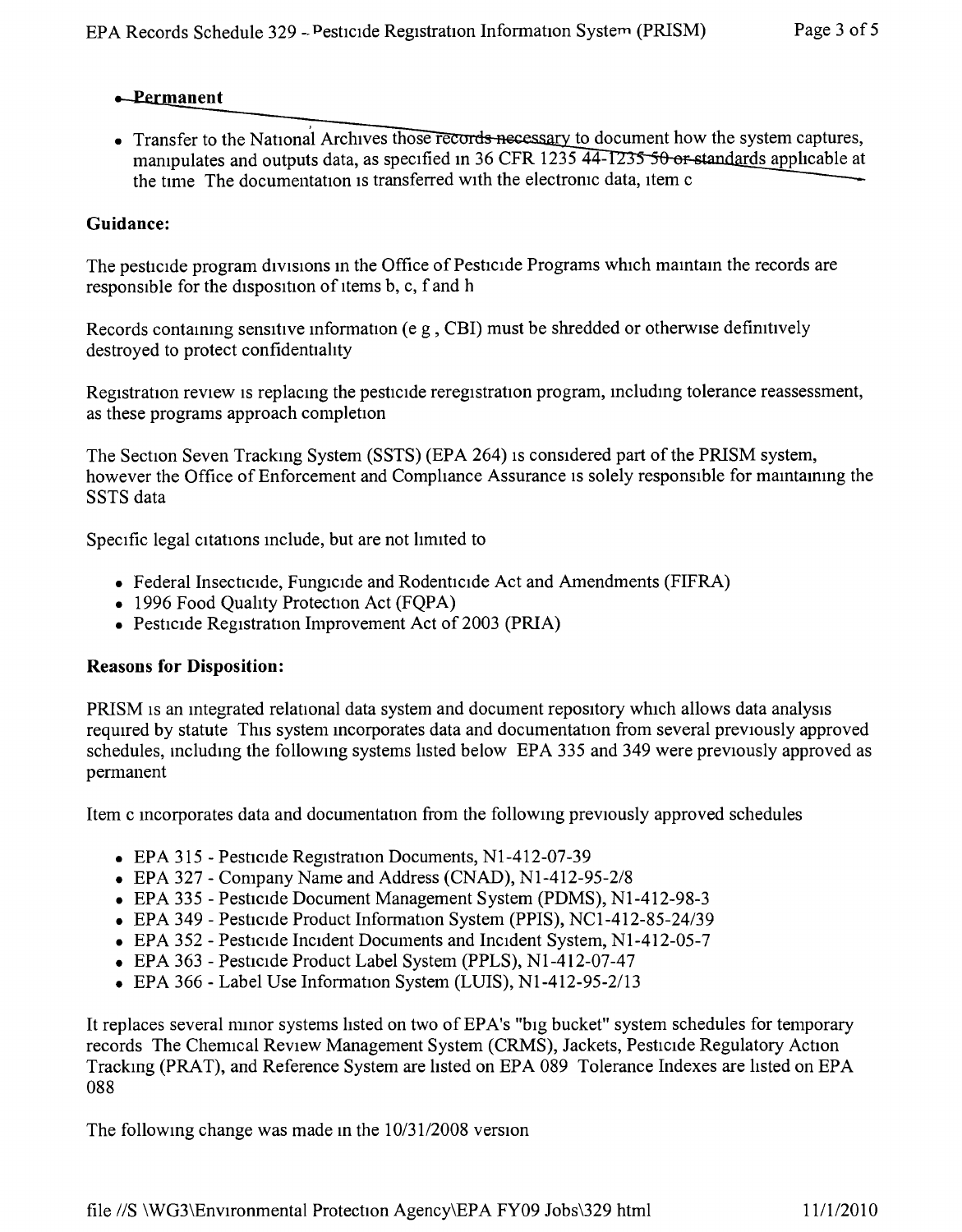- Revised reasons for disposition.
- • Updated contact mformation

The followmg changes were made in the *09/30/2008* version

- Changed title and added file closure instructions for item c
- • Updated contact mformation

The followmg changes were made in the *08/3112008* version

- Deleted disposition item d for pesticide labeling data and disposition item e for PRIA tracking data since they are part of registration and reregistration review data and covered by disposition Item c
- Revised title of disposition item h
- Revised guidance and reasons for disposition
- • Updated contact mformation

The following change was made in the  $07/31/2008$  version:

• Revised reasons for disposition

The followmg changes were made m the *06/30/2008* version

- Revised description
- Replaced disposition item c with items c-f, item d with g, and item e with h
- Revised guidance and reasons for disposition

The followmg changes were made m the *04/30/2008* version

- Revised titles of schedule and disposition items a and e
- Revised description
- Revised disposition instructions for items  $a, b, d$  and  $e$

#### **Custodians:**

Office of Prevention, Pesticides, and Toxic Substances, Office of Pesticide Programs, Information Technology and Resources Management DIVISIon

- **• Contact:** Robert Schultz
- **• Telephone:** 703-308-8186

#### **Related Schedules:**

EPA 171, EPA 264

## **Previous NARA Disposal Authority:**

*NCI-412-85-24/39,* NI-412-95-2/8 and 13, NI-412-98-3, NI-412-05-7, NI-412-07-39, NI-412-07-47

**Entry:** *12117/2004*